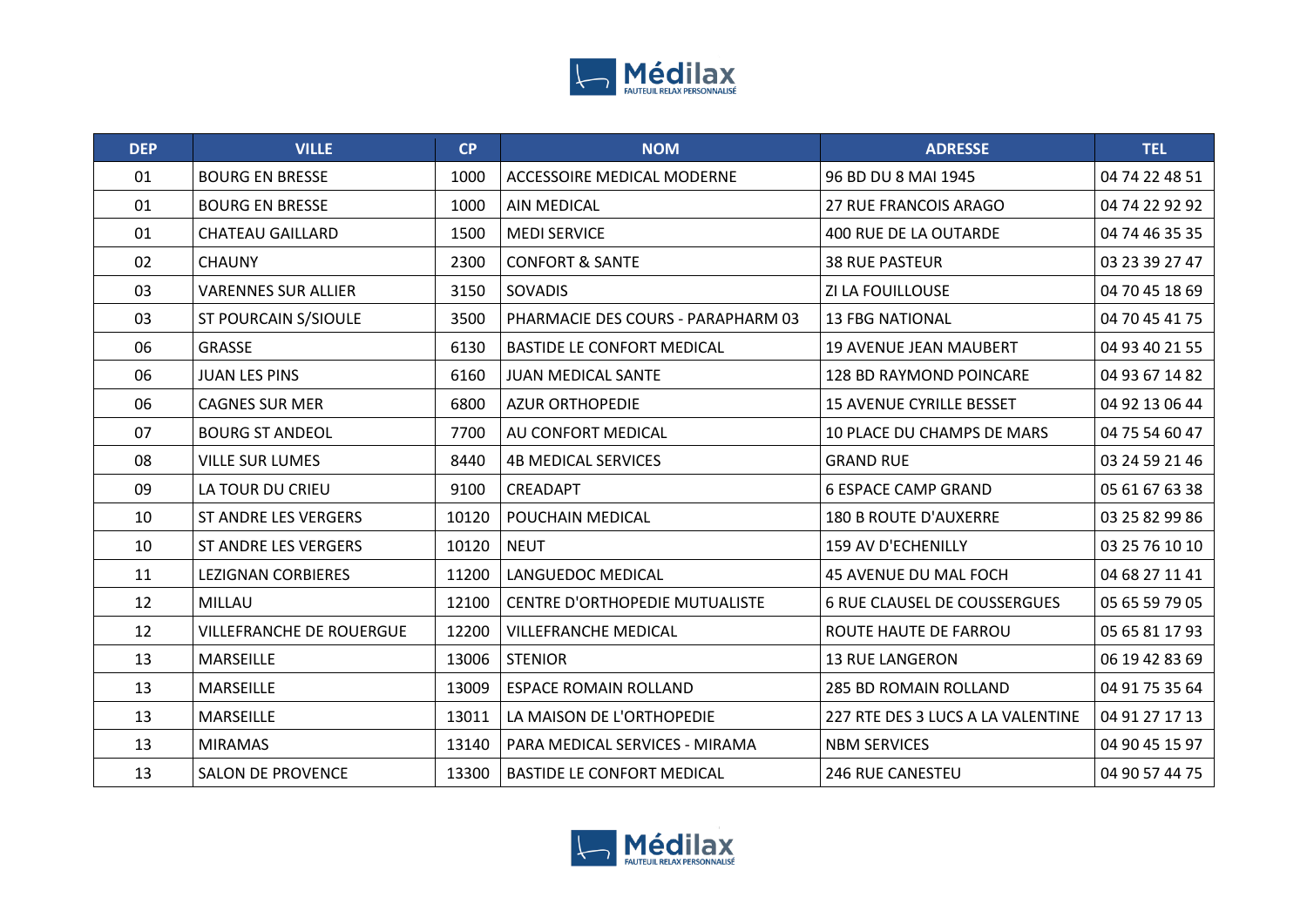

| <b>DEP</b> | <b>VILLE</b>                  | CP    | <b>NOM</b>                        | <b>ADRESSE</b>                        | <b>TEL</b>     |
|------------|-------------------------------|-------|-----------------------------------|---------------------------------------|----------------|
| 13         | <b>ISTRES</b>                 | 13800 | <b>H&amp;E PERFUSION - ISTRES</b> | <b>18 RUE DES CODONNIERS</b>          | 06 02 62 49 08 |
| 14         | <b>CORMELLES LE ROYAL</b>     | 14123 | DRAKKARS MEDICAL SERVICES         | <b>3 RUE DE NAVARRE</b>               | 02 31 52 88 88 |
| 14         | <b>HEROUVILLE SAINT CLAIR</b> | 14200 | <b>AVLIM MEDICAL</b>              | 1 PLACE PIERRE ET MARIE CURIE         | 02 31 47 58 60 |
| 14         | <b>BAYEUX</b>                 | 14400 | SAINT PATRICE MEDICAL             | <b>13 RUE SAITN PATRICE</b>           | 02 31 22 22 22 |
| 15         | <b>RIOM ES MONTAGNE</b>       | 15400 | <b>ARVERNE MEDICAL</b>            | <b>19 PLACE DU MONUMENT</b>           | 04 71 78 23 13 |
| 16         | <b>GOND PONTOUVRE</b>         | 16160 | <b>BASTIDE LE CONFORT MEDICAL</b> | <b>120 ROUTE DE PARIS</b>             | 05 45 20 33 33 |
| 17         | ST JUST LUZAL                 | 17320 | <b>JDM MEDICAL</b>                | <b>20 AVE DES VIGNES</b>              | 05 46 08 51 14 |
| 17         | PUILBOREAU                    | 17138 | <b>JDM MEDICAL</b>                | <b>6 RUE DE BELGIQUE</b>              | 05 46 44 85 17 |
| 19         | <b>TULLE</b>                  | 19000 | <b>TUL MEDIC</b>                  | <b>2 RUE DES MARTYRS</b>              | 05 55 26 03 52 |
| 22         | <b>DINAN</b>                  | 22100 | <b>DOMIMED</b>                    | <b>1 RUE DES PRUNUS</b>               | 02 96 88 61 33 |
| 22         | <b>DINAN</b>                  | 22100 | <b>HOPICILE - DINAN</b>           | <b>5 BOULEVARD DE PREVAL</b>          | 02 96 83 60 23 |
| 22         | PLERIN                        | 22190 | LV2M MATERIEL MEDICAL             | ESPACE PARAMEDICAL DE L'ARRIVE        | 02 96 93 31 86 |
| 22         | <b>PLERIN</b>                 | 22190 | <b>MADOUEST</b>                   | <b>39 RUE HELENE BOUCHER</b>          | 02 96 68 26 34 |
| 24         | <b>BERGERAC</b>               | 24100 | NOUVELLE AQUITAINE MEDICAL        | 92 AVENUE DU GENERAL DE GAULLE        | 05 53 74 18 78 |
| 24         | <b>MONTPON</b>                | 24700 | NOUVELLE AQUITAINE MEDICAL        | 98 AVENUE GEORGES POMPIDOU            | 05 53 81 95 81 |
| 25         | <b>BESANCON</b>               | 25000 | <b>FC MEDICAL</b>                 | <b>15 RUE XAVIER MARMIER</b>          | 03 81 51 35 47 |
| 25         | <b>BESANCON CEDEX</b>         | 25041 | <b>DDS FRANCHE COMTE</b>          | <b>1 ESPLANADE PR FRANCOIS BARALE</b> | 03 81 52 51 25 |
| 25         | MISEREY-SALINE                | 25480 | LA COOP - BESANCON                | <b>HALL EXPOBAT</b>                   | 03 81 58 05 13 |
| 25         | <b>MISEREY SALINES</b>        | 25480 | <b>BIEN ETRE MEDICAL</b>          | <b>IMPASSE DES ALOUETTES II</b>       | 03 39 79 01 99 |
| 26         | <b>ROMANS SUR ISERE</b>       | 26100 | <b>GINET SANTE</b>                | 23 BIS PLACE JEAN JAURES              | 04 75 05 37 71 |
| 26         | <b>MONTELIMAR</b>             | 26200 | <b>FI MEDICAL SARL</b>            | <b>134 ROUTE DE CHATEAUNEUF</b>       | 04 75 92 03 30 |
| 26         | <b>CHATUZANGE LE GOUBET</b>   | 26300 | MEL&YO SANTE                      | 55 C RUE DES MONTS DU MATIN           | 04 75 47 68 87 |
| 27         | <b>VERNON</b>                 | 27200 | <b>REHA TEAM 27</b>               | <b>27 RUE GAMBETTA</b>                | 02 32 21 02 01 |

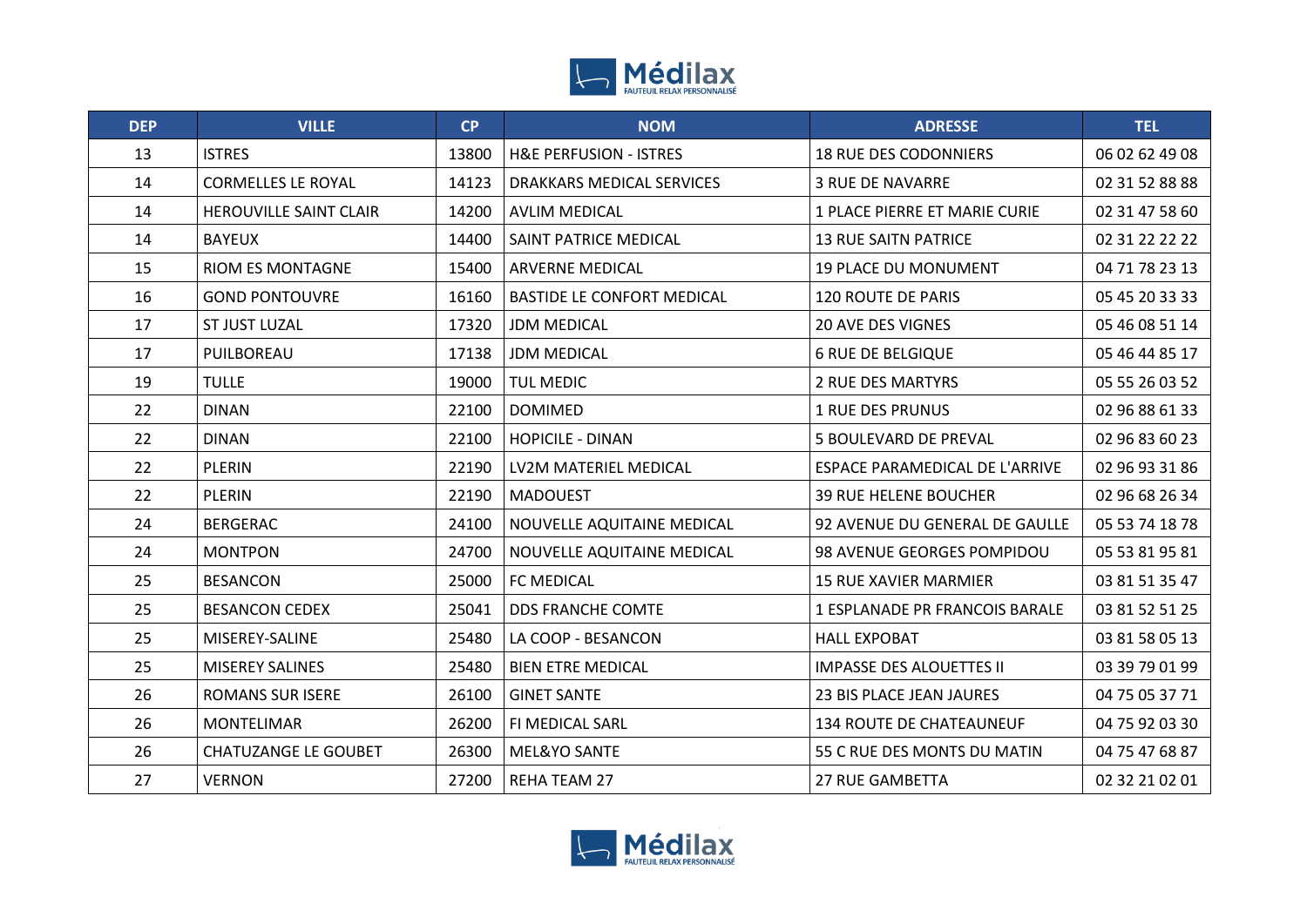

| <b>DEP</b> | <b>VILLE</b>                 | <b>CP</b> | <b>NOM</b>                         | <b>ADRESSE</b>                                    | <b>TEL</b>     |
|------------|------------------------------|-----------|------------------------------------|---------------------------------------------------|----------------|
| 28         | <b>SENONCHES</b>             | 28250     | MEUBLES ET DECO                    | <b>JM GRESILLON</b>                               | 02 37 37 75 82 |
| 29         | PONT L'ABBE                  | 29120     | <b>ESPACE SANTE</b>                | LE MATERIEL MEDICAL                               | 02 98 11 98 81 |
| 29         | <b>FOUESNANT</b>             | 29170     | <b>GARREC AMBULANCES</b>           | <b>CAP VITAL SANTE</b>                            | 02 98 87 87 87 |
| 29         | <b>BREST</b>                 | 29200     | LA BOUTIQUE DU DOS                 | <b>16 RUE DE LA VILLENEUVE</b>                    | 02 98 42 24 25 |
| 29         | <b>MORLAIX</b>               | 29600     | CAP VITAL SANTE                    | 81 RUE DE BREST                                   | 02 98 63 88 48 |
| 29         | LANDERNEAU                   | 29800     | LE COMPTOIR MEDICAL                | <b>3 RUE DE LA MARNE</b>                          | 09 53 74 01 24 |
| 29         | LANDERNEAU                   | 29800     | <b>PARAPHARMACIE LECLERC</b>       | ROUTE DU LECK                                     | 02.98.85.57.51 |
| 31         | <b>FENOUILLET</b>            | 31150     | <b>BASTIDE - FENOUILLET</b>        | <b>5 BIS RUE DU TERROIR</b>                       | 05 61 43 74 74 |
| 31         | <b>CARBONNE</b>              | 31390     | <b>ESPACE MEDICAL DU VOLVESTRE</b> | <b>8 CHEMIN DE L'INDUSTRIE</b>                    | 05 61 90 11 54 |
| 31         | <b>MURET</b>                 | 31600     | <b>MATERIEL MEDICAL MURET</b>      | 4 AVENUE JACQUES DOUZANT                          | 06 09 08 39 61 |
| 32         | <b>AUCH</b>                  | 32000     | <b>BEGORRE ORTHOPEDIE</b>          | 199 ROUTE D'AGEN                                  | 05 62 63 18 30 |
| 32         | <b>AUCH</b>                  | 32000     | LAFAYETTE MEDICAL                  | 37 RUE DE L'YSER                                  | 05 62 05 00 68 |
| 32         | L'ISLE JOURDAIN              | 32600     | SC MEDICAL / MEDICAL CONSEIL       | 14 AVENUE DE VERDUN                               | 05 62 58 21 60 |
| 33         | PINEUILH SAINT FOY LA GRANDE | 33220     | SAINTE FOY MEDICAL - PINEUILH      | <b>3 ROUTE DE BERGERAC</b>                        | 05 57 46 40 13 |
| 33         | LA TESTE DE BUCH             | 33260     | <b>BASTIDE MEDICAL</b>             | 341 AVENUE VULCAIN                                | 09 80 80 23 23 |
| 33         | <b>LIBOURNE</b>              | 33500     | MEDICAL'ISLE                       | 1 BOULEVARD ARISTIDE BRIAND                       | 06 58 63 85 82 |
| 33         | LA BREDE                     | 33650     | MEDICAL'ISLE                       | 92AVENUE CHARLES DE GAULLE                        | 05 57 04 16 87 |
| 33         | <b>LEGE CAP FERET</b>        | 33950     | CAP SANTE 33 - LEGE CAP FERRET     | 9 RUE DE LA PRAYA                                 | 05 57 70 13 36 |
| 34         | <b>MONTPELLIER</b>           | 34000     | <b>AMEDIS - MONTPELLIER</b>        | 78 BOULEVARD DE STRASBOURG                        | 04 67 15 56 18 |
| 34         | <b>MEZE</b>                  | 34140     | 2 MAD                              | <b>MATERIEL MEDICAL AMBROSINI</b><br><b>DAVID</b> | 04 67 18 97 53 |
| 34         | <b>SETE</b>                  | 34200     | SELECTION MEDICALE                 | <b>199 ROUTE DES 4 CHANSONS</b>                   | 04 67 51 07 08 |
| 34         | <b>AGDE</b>                  | 34300     | LA VITALE MEDICALE                 | PHOENIX HEALTH CARE                               | 04 67 21 62 29 |

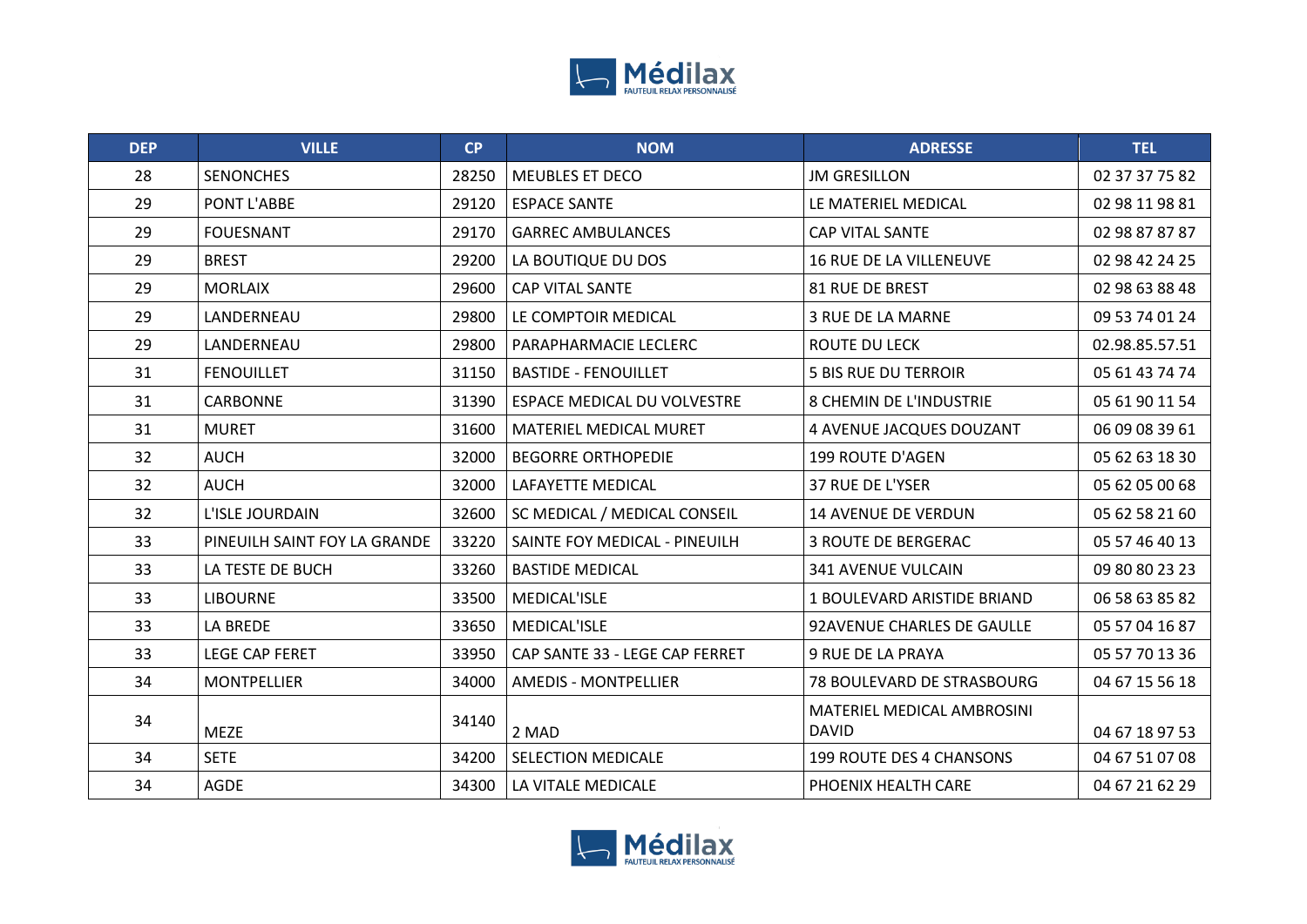

| <b>DEP</b> | <b>VILLE</b>               | CP    | <b>NOM</b>                            | <b>ADRESSE</b>                | <b>TEL</b>     |
|------------|----------------------------|-------|---------------------------------------|-------------------------------|----------------|
| 34         | <b>BEZIER</b>              | 34500 | <b>MEDICAL LAFAYETTE</b>              | 57 AVENUE JEAN MOULIN         | 04 99 41 74 71 |
| 35         | <b>RENNES</b>              | 35000 | ARMEN SANTE - REHA TEAM 35            | PARC AN ORIANT                | 02 99 14 39 39 |
| 35         | <b>RENNES</b>              | 35000 | <b>ARMOR LITERIE - RENNES</b>         | <b>41 AVENUE JEAN JANVIER</b> | 02 99 31 03 97 |
| 35         | <b>RENNES</b>              | 35000 | <b>AMAFORME - RENNES</b>              | 47 BOULEVARD DE LA LIBERTE    | 02 23 05 49 33 |
| 35         | SAINT MALO CEDEX           | 35403 | <b>CEMM</b>                           | 27 BLD DE L'ESPADON           | 02 99 81 11 65 |
| 35         | <b>BAIN DE BRETAGNE</b>    | 35470 | <b>VITASANTE</b>                      | <b>8 RUE DES ESTUAIRES</b>    | 02 23 31 24 04 |
| 35         | LA CHAPELLE DES FOUGERETZ  | 35520 | BONNIN CONFORT SANTE                  | <b>10 LIEU-DIT LA BROSSE</b>  | 02 99 85 24 24 |
| 35         | LE RHEU                    | 35650 | MEDICAL'ISLE                          | <b>72 RUE NATIONALE</b>       | 02 57 21 55 33 |
| 37         | <b>LOCHES</b>              | 37600 | MEDICAL VDL - LOCHES                  | 17 RUE BALZAC                 | 02 36 33 92 57 |
| 38         | <b>ROUSSILLON</b>          | 38150 | ROUSSILLON MEDICAL SERVICE            | <b>32 AVENUE JEAN JAURES</b>  | 04 74 86 46 23 |
| 38         | <b>SAINT ISMIER</b>        | 38330 | <b>MEDICAL PLEMER</b>                 | <b>356 ROUTE DE CHAMBERY</b>  | 04 76 52 51 64 |
| 38         | <b>VOIRON</b>              | 38500 | <b>MATERIEL PARAMEDICAL</b>           | 17 BOULEVARD EDGAR KOFIER     | 04 76 66 00 06 |
| 38         | SAINT ETIENNE DE ST GEOIRS | 38590 | MATERIEL PARAMEDICAL - ST ETIE        | <b>19 CHEMIN MORCHAMPS</b>    | 04 76 05 15 40 |
| 39         | LONS LE SAUNIER            | 39000 | <b>MATERIEL MEDICAL JURA - LONS L</b> | 74 RUE DES SALINES            | 03 84 25 01 82 |
| 39         | LONS LE SAUNIER            | 39000 | DUVAL - LONS LE SAUNIER               | 44 RUE DU COMMERCE            | 03 84 47 24 65 |
| 39         | <b>DOLE</b>                | 39100 | <b>BASTIDE - DOLE</b>                 | <b>AGENCE DE DOLE</b>         | 03 84 82 45 82 |
| 39         | <b>ORGELET</b>             | 39270 | <b>GUERIN FUTIN - ORGELET</b>         | <b>3 RUE DU CIMETIERE</b>     | 03 84 24 32 57 |
| 40         | ST PAUL LES DAX            | 40990 | <b>UBEDA</b>                          | 547 RUE BERNARD PALISSY       | 05 58 91 86 04 |
| 42         | <b>FEURS</b>               | 42110 | <b>BOURRAT PERE ET FILS - FEURS</b>   | 4 RUE JEAN MARIE NIGAY        | 04 77 26 31 58 |
| 42         | <b>PERREUX</b>             | 42120 | A.M.R                                 | 534 RUE DU COMMERCE           | 04 77 72 95 95 |
| 42         | <b>RIORGES</b>             | 42153 | <b>BASTIDE LE CONFORT MEDICAL</b>     | 759 AVENUE CHARLES DE GAULLES | 04 77 60 31 21 |
| 42         | SAINT NIZIER SOUS CHARLIEU | 42190 | PIERROT LITERIE - ST NIZIER SO        | 89 RUE VASCO DE GAMMA         | 04 77 60 33 40 |

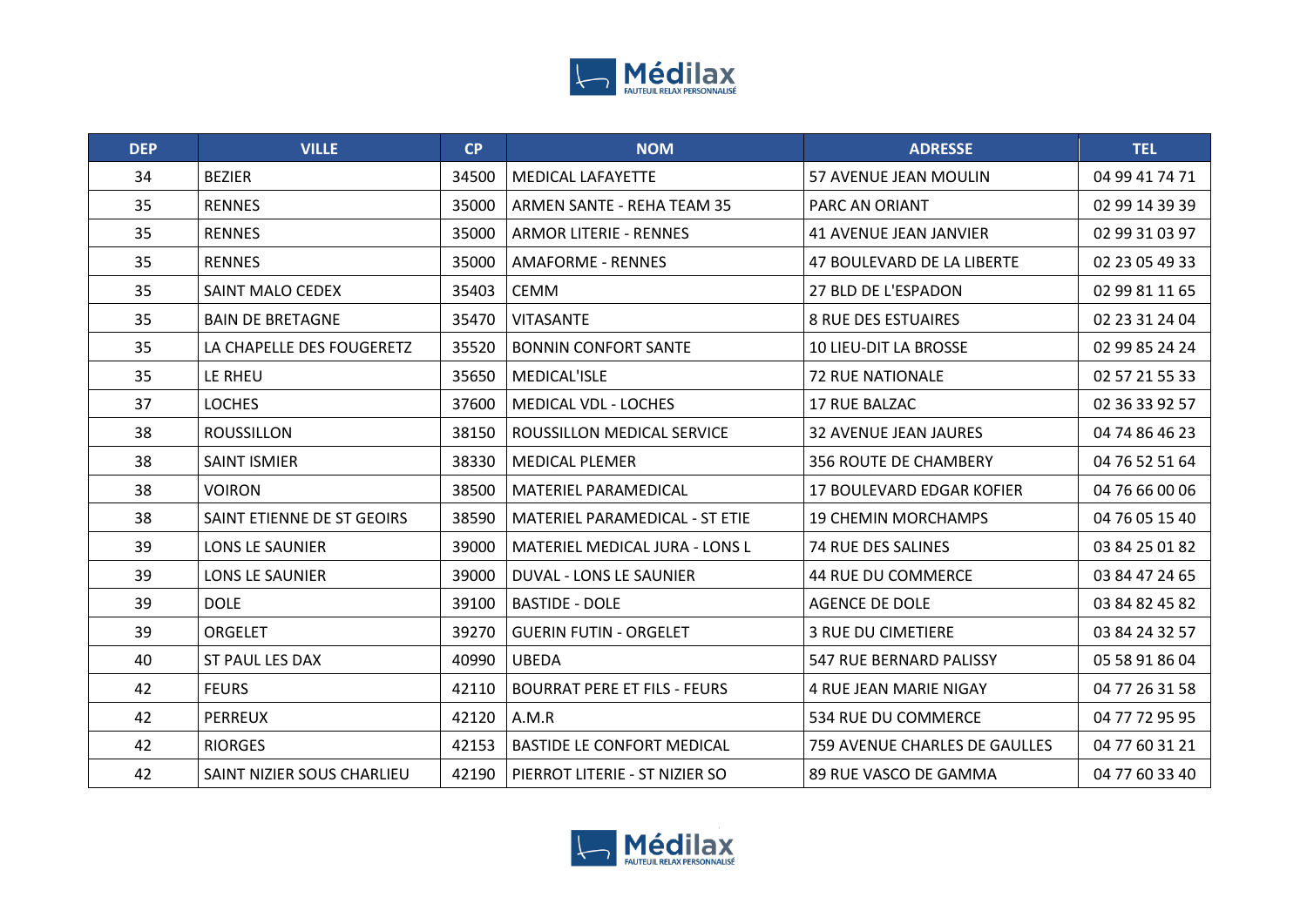

| <b>DEP</b> | <b>VILLE</b>          | CP    | <b>NOM</b>                         | <b>ADRESSE</b>                    | <b>TEL</b>      |
|------------|-----------------------|-------|------------------------------------|-----------------------------------|-----------------|
| 42         | SAINT CHAMOND         | 42400 | <b>CHAPUIS PARAMEDICAL SERVICE</b> | 2 BOULEVARD DU GIER               | 04 77 31 45 99  |
| 42         | <b>MACLAS</b>         | 42520 | <b>SARL MENETRIEUX</b>             | LE SOLEIL                         | 04.74.87.33.49. |
| 43         | <b>CHASPUZAC</b>      | 43320 | MEDICAL'ISLE - CHASPUZAC           | 2 RUE DE L'AVIATION               | 06 10 98 13 25  |
| 44         | SAINT-GEREON          | 44150 | <b>COPN - MEDIGAT EURL</b>         | 52 BD DE LA PRAIRIE               | 02 40 96 16 33  |
| 44         | PONTCHATEAU           | 44160 | PONTCHATEAU MEDICAL                | <b>CHEMIN DES CENTRAIS</b>        | 02 51 10 71 78  |
| 44         | <b>GETIGNE</b>        | 44190 | <b>BP MEDICAL</b>                  | 3 RUE DE L'ARTISANAT              | 02 85 67 01 15  |
| 44         | <b>PORNIC</b>         | 44210 | ORTHOPEDIE MEDICAL DE RETZ         | RUE DE LA MUTUALITE               | 02 51 74 15 11  |
| 44         | SAINT BREVIN LES PINS | 44250 | <b>CAS MEDICAL</b>                 | <b>3 PLACE HENRI BASLE</b>        | 02 40 21 04 48  |
| 44         | <b>NANTES CEDEX 2</b> | 44265 | DESCHAMPS ATLANTIQUE ORTHOPEDIE    | <b>18 BD VICTOR HUGO</b>          | 02 40 20 15 82  |
| 44         | <b>PORNICHET</b>      | 44380 | <b>AUDRAIN ORTHO MEDICAL</b>       | <b>6 AVENUE GULFSTREAM</b>        | 02 40 76 61 53  |
| 44         | CARQUEFOU             | 44470 | <b>MATERIEL MEDICAL 44</b>         | <b>3 IMPASSE SIRIUS</b>           | 02 40 50 52 91  |
| 44         | <b>TRIGNAC</b>        | 44570 | <b>BASTIDE LE CONFORT MEDICAL</b>  | <b>4 RUE DES AIGRETTES</b>        | 07 70 58 83 91  |
| 44         | SAINT HERBLAIN        | 44800 | <b>AUDRAIN ORTHO MEDICAL</b>       | 97 ROUTE DE VANNES                | 02 40 76 61 53  |
| 44         | SAINT MARS DU DESERT  | 44850 | <b>ADK MOBILIER</b>                | 2 IMPASSE JEAN PERCHAIS           | 06 46 31 77 65  |
| 45         | <b>MONTARGIS</b>      | 45200 | <b>CHAUSSEE MEDICAL</b>            | <b>CC DE LA CHAUSSEE</b>          | 02 38 85 93 93  |
| 45         | <b>CHAINGY</b>        | 45380 | LOIRET MEDICAL SERVICE             | <b>48 ROUTE D'ORLEANS</b>         | 02 38 80 01 28  |
| 45         | SAINT DENIS EN VAL    | 45560 | LA COOP CENTRE VAL DE LOIRE        | 85 RUE DES CASSINES               | 02 38 63 03 64  |
| 46         | <b>CAHORS</b>         | 46000 | <b>CAHORS MEDICAL</b>              | AVENUE ANATOLE DE MONZIE          | 05 65 53 10 81  |
| 46         | <b>PRADINES</b>       | 46090 | <b>ACTIMAT SANTE - PRADINES</b>    | <b>6A AVENUE CHARLES PILLAT</b>   | 05 65 30 50 68  |
| 48         | <b>MENDE</b>          | 48000 | <b>MEDIKA LOZERE</b>               | RUE DE L'OCTROI                   | 04 66 32 16 24  |
| 49         | <b>BEAUCOUZE</b>      | 49070 | <b>BASTIDE - BEAUCOUZE</b>         | <b>AGENCE D'ANGERS</b>            | 02 41 19 08 01  |
| 49         | <b>ANGERS</b>         | 49100 | <b>ANJOU MOBILITE</b>              | <b>40 BIS AVENUE RENE GASNIER</b> | 02 41 88 48 10  |
| 49         | LES PONTS DE CE       | 49130 | ANGERS LOIRE MEDICAL               | 7 CHEMIN DU PELLOUARD             | 02 41 76 92 83  |

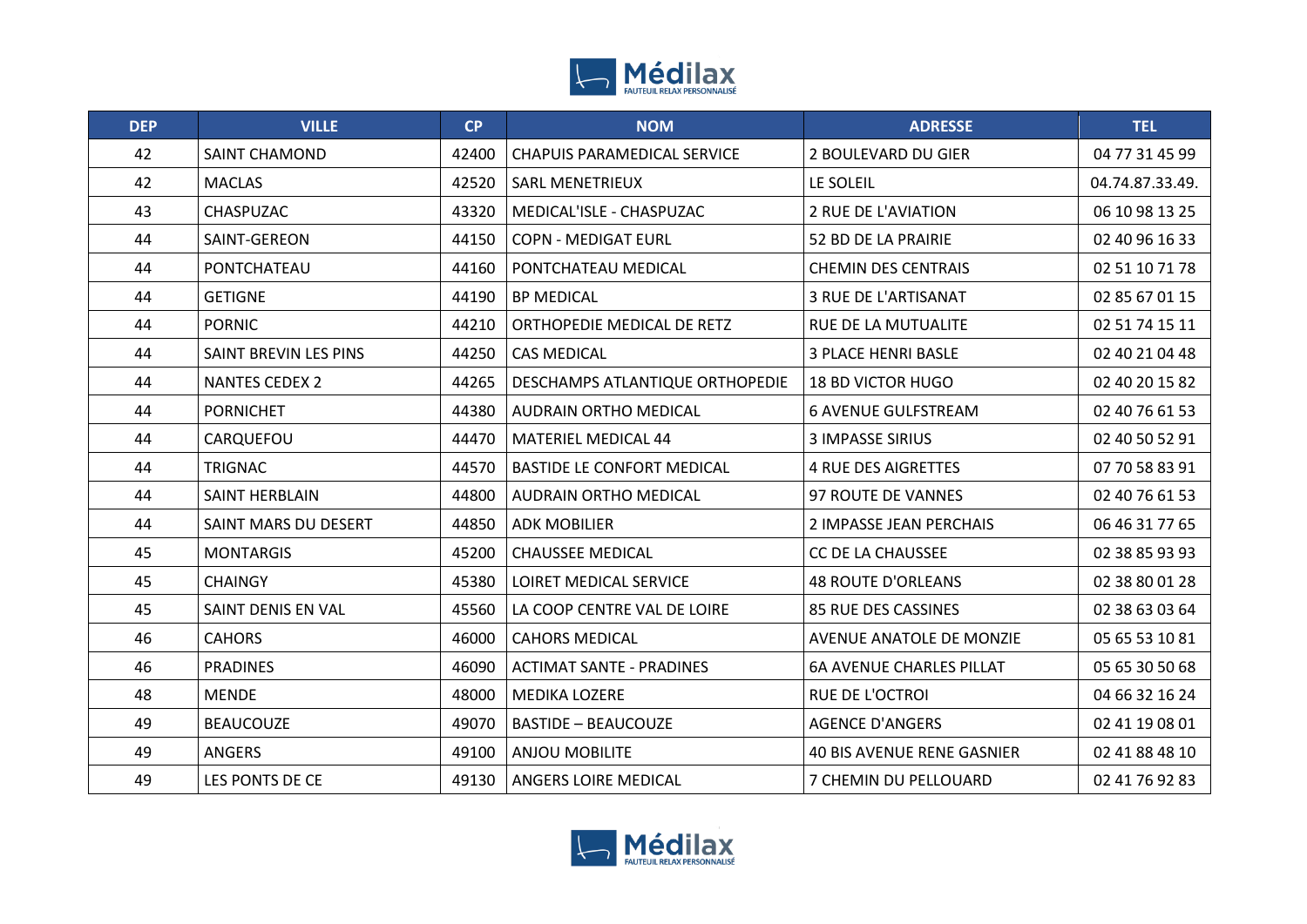

| <b>DEP</b> | <b>VILLE</b>                | CP    | <b>NOM</b>                        | <b>ADRESSE</b>                  | <b>TEL</b>     |
|------------|-----------------------------|-------|-----------------------------------|---------------------------------|----------------|
| 49         | <b>BEAUFORT EN VALLEE</b>   | 49250 | <b>CONFORT ET SANTE</b>           | <b>ZC LE BILLOUARD</b>          | 02 41 47 26 51 |
| 49         | <b>CHALONNES SUR LOIRE</b>  | 49290 | LOIRE LAYON MEDICAL               | MAT MED 49                      | 06 74 67 64 73 |
| 49         | <b>CHOLET</b>               | 49300 | ROBINEAU MEDICAL-CONFORT          | <b>RUE CHARLES MESSIER</b>      | 02 41 58 58 90 |
| 49         | SAUMUR                      | 49400 | ROBINEAU MEDICAL - SAUMUR         | 47 RUE D'ACIER                  | 02 41 50 50 99 |
| 49         | SEGRE EN ANJOU              | 49500 | SP ORTHOPEDIE                     | <b>1 RUE LEON BRONCHART</b>     | 02 41 26 55 45 |
| 49         | <b>BEAUPREAU</b>            | 49600 | <b>CONFORT ET SANTE MAUGES</b>    | <b>ZONE ACTIPARC</b>            | 02 41 85 09 58 |
| 50         | <b>TOURLAVILLE</b>          | 50110 | DISTRI CLUB MEDICAL 50            | <b>DESCAL SARL</b>              | 02 33 42 02 97 |
| 50         | <b>TOURLAVILLE</b>          | 50110 | <b>CONFORT SANTE DU COTENTIN</b>  | <b>15 A RUE DES ENTREPRISES</b> | 02 33 44 63 98 |
| 51         | <b>CHALONS EN CHAMPAGNE</b> | 51000 | <b>AUTONOMIE MEDICALE</b>         | <b>6 RUE LEON BOURGEOIS</b>     | 03 26 65 54 46 |
| 51         | <b>REIMS</b>                | 51100 | <b>BOULEY DECORATION</b>          | RUE EDMOND ROSTAND              | 03 26 49 98 93 |
| 51         | <b>FRIGNICOURT</b>          | 51300 | MDC MEDICAL - FRIGNICOURT         | <b>208 AVENUE DE CHAMPAGNE</b>  | 03 26 62 23 11 |
| 51         | <b>FAGNIERES</b>            | 51510 | <b>BASTIDE LE CONFORT MEDICAL</b> | <b>15 RUE DU COMMERCE</b>       | 03 26 22 06 99 |
| 51         | <b>STE MENEHOULD</b>        | 51800 | <b>AUTONOMIE MEDICALE</b>         | 54 AVENUE VICTOR HUGO           | 03 26 65 54 46 |
| 52         | <b>CHAUMONT</b>             | 52000 | <b>BASTIDE LE CONFORT MEDICAL</b> | 2 RUE MICHEL GIRARDOT           | 03 25 02 74 27 |
| 52         | ANDELOT                     | 52700 | <b>MARIE MATERIEL MEDICAL</b>     | <b>90 RUE DIVISION LECLERC</b>  | 03 25 03 67 25 |
| 54         | <b>CEINTREY</b>             | 54134 | MEDICAL SERVICE DU SAINTOIS       | ROUTE DE MIRECOURT              | 03.83.25.65.00 |
| 54         | <b>DOMMARTIN LES TOUL</b>   | 54200 | PROVIDOM 54 - SARL PREST-EQUIP    | 10 RUE DU PONT DE VILLEY        | 03 83 64 80 31 |
| 54         | <b>BELLEVILLE</b>           | 54940 | <b>PRO CURA</b>                   | <b>37 RUE PROSPER CABIROL</b>   | 06 48 27 89 27 |
| 55         | HAUDAINVILLE                | 55100 | <b>MEDICAL SERVICE 55</b>         | LA COTE ST MARTIN               | 03 29 83 40 40 |
| 56         | <b>VANNES</b>               | 56000 | <b>BASTIDE LE CONFORT MEDICAL</b> | <b>27 RUE BARON FABRE</b>       | 02 97 54 45 45 |
| 56         | <b>VANNES</b>               | 56000 | <b>ARMEN SANTE - VANNES</b>       | 2 RUE DU DR JOSEPH AUDIC        | 02 97 42 42 92 |
| 56         | <b>PLOUAY</b>               | 56240 | PLOUAY MEDICAL                    | ZA DE RESTAVY                   | 02 97 33 05 02 |
| 56         | <b>GUER-COETQUIDAN</b>      | 56380 | <b>SARAZIN - GUER</b>             | 1 PLACE DE LA GARE              | 02 97 22 59 39 |

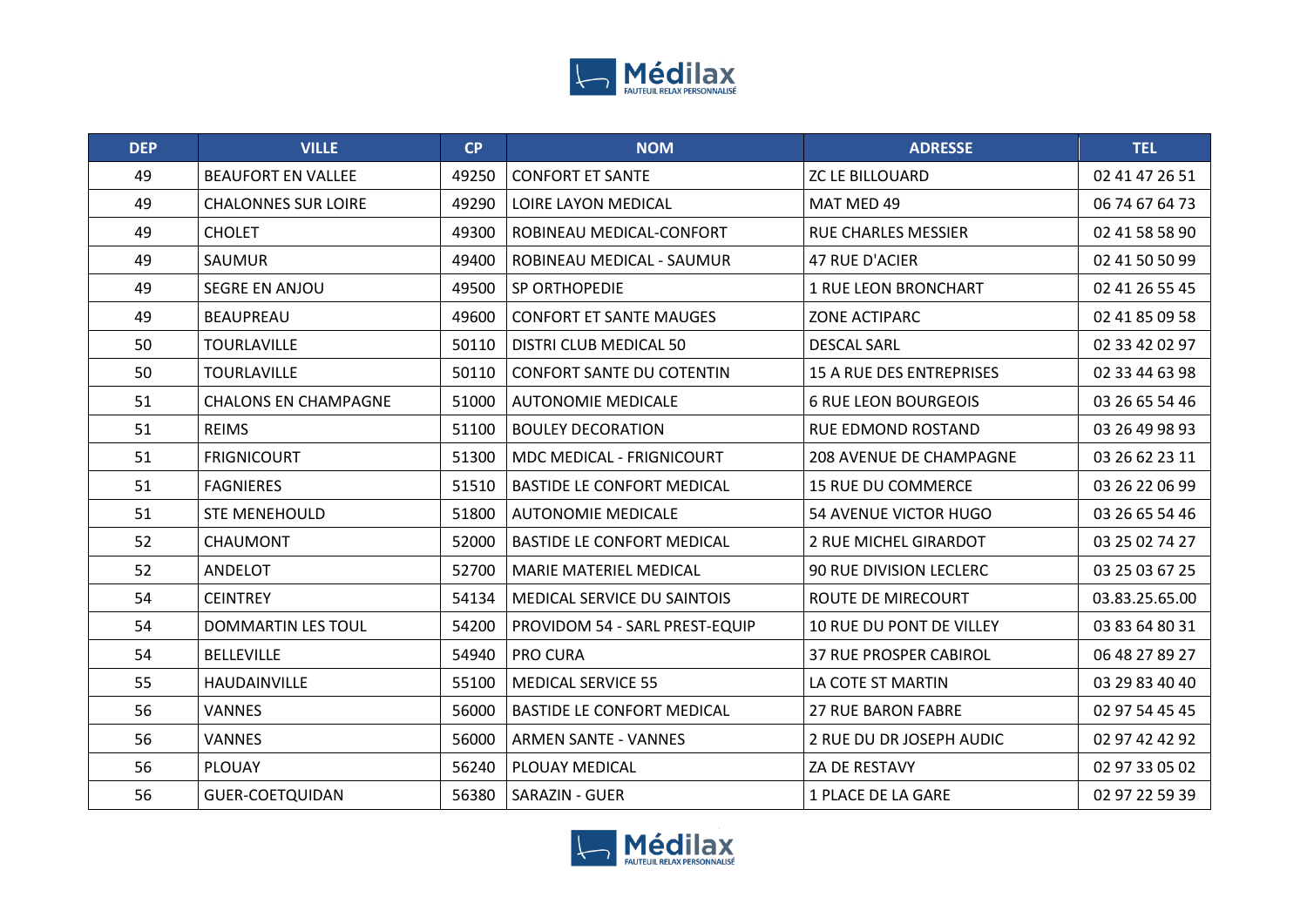

| <b>DEP</b> | <b>VILLE</b>              | CP    | <b>NOM</b>                      | <b>ADRESSE</b>                     | <b>TEL</b>     |
|------------|---------------------------|-------|---------------------------------|------------------------------------|----------------|
| 56         | THEIX NOYALO              | 56450 | MEDICAL'ISLE                    | RUE DES LAVANDIERES                | 02 97 13 50 92 |
| 58         | <b>NEVERS</b>             | 58000 | <b>ARIGLE - NEVERS</b>          | <b>6 RUE REVENDERIE</b>            | 03.86.61.24.17 |
| 58         | <b>DECIZE</b>             | 58300 | PHARMACIE DEBROUSSE             | 37 RUE DE LA REPUBLIQUE            | 03 86 77 14 38 |
| 58         | <b>VARENNES VAUZELLES</b> | 58640 | <b>SAS NIEVRE MEDICAL</b>       | 102 RUE HENRI BOUQUILLARD          | 03 86 60 80 14 |
| 59         | <b>LILLE</b>              | 59000 | LA COOP NORD- LILLE             | 73 BD DE LA MOSELLE                | 03 28 07 48 23 |
| 59         | <b>DUNKERQUE</b>          | 59140 | <b>GVAD MEDICAL CONCEPT</b>     | 16 RUE DE L'EST                    | 03 28 60 28 81 |
| 59         | <b>DECHY</b>              | 59187 | <b>BASTIDE - DECHY</b>          | <b>AGENCE DE DOUAI</b>             | 03 27 98 67 50 |
| 59         | SOMAIN                    | 59490 | <b>TISON-SOMAIN</b>             | <b>8 PLACE JEAN-JAURES</b>         | 03 27 86 50 65 |
| 59         | <b>DUNKERQUE</b>          | 59640 | CAP VITAL SANTE DUNKERQUE       | ZA LES PORTES DE LA VILETTE        | 03 28 29 11 11 |
| 59         | <b>ENNEVELIN</b>          | 59710 | LA BOUTIQUE DU MATERIEL MEDICAL | PARC D'ACTIVITE DE LA PLANQUE      | 03 91 83 17 33 |
| 59         | <b>BONDUES</b>            | 59910 | <b>TOUS ERGO</b>                | 95 AVENUE D'AMSTERDAM              | 03 61 76 19 06 |
| 60         | <b>CHAMANT</b>            | 60300 | SOMEDIX                         | <b>AVENUE DU POTEAU</b>            | 03 44 53 24 78 |
| 60         | <b>NOYON</b>              | 60400 | <b>CONFORT &amp; SANTE</b>      | ZAC COMMERCIAL AUCHAN NOYON<br>SUD | 03 44 09 06 86 |
| 62         | <b>FREVENT</b>            | 62270 | <b>MEDIK ORTHO - FREVENT</b>    | 2 BIS RUE CH.DUQUESNOY             | 03 21 41 14 18 |
| 62         | <b>LENS</b>               | 62300 | SODIMAT MEDICAL                 | PARC D'ACTIVITES DE SOISEAUX       | 03 21 72 12 12 |
| 62         | <b>BERCK</b>              | 62600 | OPALMED                         | <b>CLOS DES BOUCANIERS</b>         | 03 21 09 94 89 |
| 62         | <b>BERCK SUR MER</b>      | 62603 | SOFAMED                         | <b>60 RUE ROTHSCHILD</b>           | 03 21 09 64 20 |
| 62         | LIEVIN                    | 62800 | PHARMACIE VERON                 | C CIAL CARREFOUR                   | 03 21 44 45 14 |
| 62         | <b>LIBERCOURT</b>         | 62820 | LA BOUTIQUE DU MATERIEL MEDICAL | 101 RUE QUINET                     | 03 91 83 17 33 |
| 63         | <b>CLERMONT FERRAND</b>   | 63100 | ORKYN' - CLERMONT FERRAND       | 17 AVENUE DE L'AGRICULTURE         | 04 73 14 45 45 |
| 63         | <b>AUBIERE</b>            | 63170 | AIRRA CONFORT - AUBIERE         | 60 AVENUE DE LA MARGERIDE          | 04 73 25 89 91 |
| 63         | MALAUZAT                  | 63200 | AIDE MEDICALE                   | PARAPHARM 63                       | 04 73 38 79 57 |
| 63         | <b>RIOM</b>               | 63200 | AUTONOMIE ET SANTE AUVERGNE     | 1 AVENUE DE CHATEL-GUYON           | 04 73 38 27 31 |

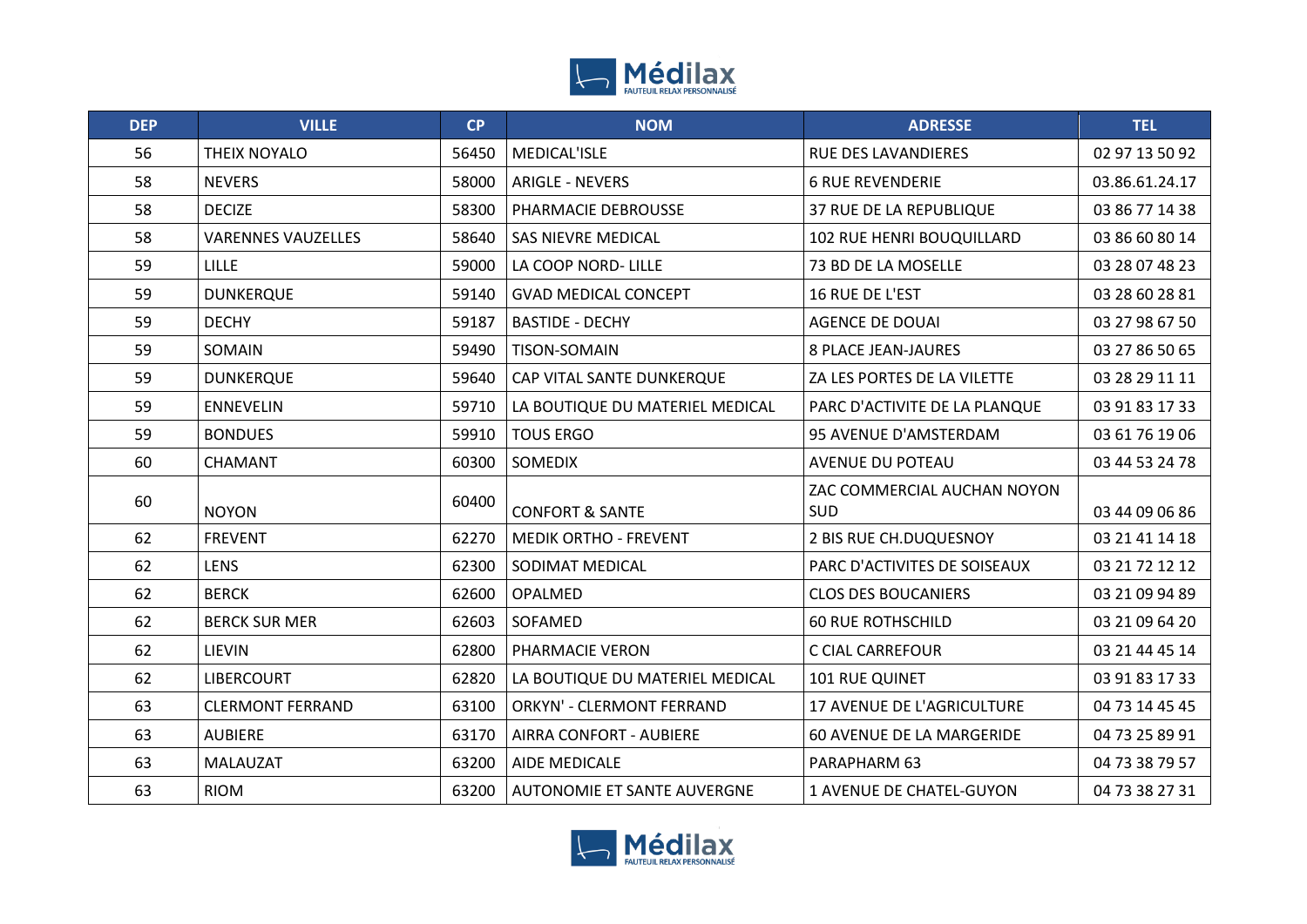

| <b>DEP</b> | <b>VILLE</b>         | CP    | <b>NOM</b>                         | <b>ADRESSE</b>                     | <b>TEL</b>      |
|------------|----------------------|-------|------------------------------------|------------------------------------|-----------------|
| 64         | PAU                  | 64000 | <b>MAISON COUDERC</b>              | 24 ET 24 BIS RUE BONADO            | 05.59.27.43.85. |
| 64         | <b>BILLERE</b>       | 64140 | <b>SOS MATERIEL MEDICAL</b>        | <b>5 RUE LAFITTE</b>               | 05 59 32 55 69  |
| 65         | <b>TARBES</b>        | 65000 | <b>COUDERC SANTE</b>               | <b>10 AVENUE BERTRAND BARERE</b>   | 07 67 92 72 10  |
| 66         | PERPIGNAN            | 66000 | <b>RODIN MEDICAL</b>               | <b>47 AVENUE VICTOR D'ALBIEZ</b>   | 04 68 54 32 22  |
| 67         | <b>MOLSHEIM</b>      | 67123 | <b>MOLSHEIM ORTHOPEDIE SERVICE</b> | <b>26 ROUTE DE DACHSTEIN</b>       | 03 88 38 02 30  |
| 67         | <b>SCHIRMECK</b>     | 67130 | CAP VITAL SANTE SCHIRMECK          | 113 GRAND'RUE                      | 03 88 97 39 91  |
| 67         | <b>SCHILTIGHEIM</b>  | 67300 | LA COOPERATIVE ALSACE - SCHILT     | 25 RUE DE LA GLACIERE              | 03 88 22 07 01  |
| 67         | WASSELONNE           | 67310 | <b>MOSSIG MEDICAL - WASSELONNE</b> | <b>14 RUE DU GENERAL DE GAULLE</b> | 03 88 87 09 88  |
| 67         | <b>ROHRWILLER</b>    | 67410 | MEDICAL DU RHIN - DRUSENHEIM       | 2 RUE DU RETTIG                    | 03 28 53 10 76  |
| 67         | HAGUENAU             | 67500 | <b>PARAMEDICAL DES TERMES</b>      | 40 BOULEVARD DE L'EUROPE           | 03 88 80 33 23  |
| 67         | MARLENHEIM           | 67520 | MEDICAL'ISLE - HORIZON 2036 SAS    | 68 RUE DU GENERAL DE GAULLE        | 03 88 04 72 85  |
| 67         | <b>SELESTAT</b>      | 67600 | PARAMEDICAL DU CYGNE               | 13 RUE DE LA MAISON ROUGE          | 03 88 92 92 00  |
| 67         | MUTTERSHOLTZ         | 67600 | RB MEDICAL SERVICES                | ZA LES SAULES                      | 03 88 82 76 91  |
| 68         | <b>HORBOURG WIHR</b> | 68180 | ORTHOMEDICAL WELTER                | <b>4 RUE DE RIBEAUVILLE</b>        | 03 89 24 24 07  |
| 68         | <b>MULHOUSE</b>      | 68200 | AIR A DOMICILE                     | 52 RUE JACQUES MUGNIER             | 03 89 60 70 60  |
| 68         | <b>TURCKHEIM</b>     | 68230 | <b>TURCKHEIM MEDICAL SERVICES</b>  | <b>5 PLACE DE LA REPUBLIQUE</b>    | 03 89 27 40 33  |
| 68         | MORSCHWILLER LE BAS  | 68790 | AIR A DOMICILE                     | <b>37 RUE TACHARD</b>              | 03 89 44 05 66  |
| 68         | <b>VIEUX THANN</b>   | 68800 | <b>KESSLER ORTHOPEDIE</b>          | ALSACE VOSGES ORTHOPEDIE SARL      | 03 89 37 11 55  |
| 68         | <b>BERTENHEIM</b>    | 68870 | <b>INRESA MEDICAL</b>              | 1 RUE JEAN MONNET                  | 03 89 70 76 64  |
| 69         | <b>LYON</b>          | 69002 | <b>ARCHE MEDICAL</b>               | 7 RUE BOURGELA                     | 04 78 42 58 91  |
| 69         | <b>LYON</b>          | 69003 | PARAPHARM 69 AXEO MEDICAL          | 67 RUE ETIENNE RICHERAND           | 04 26 55 88 20  |
| 69         | <b>LYON</b>          | 69005 | POINT ORTHO                        | 61 AVENUE DU POINT DU JOUR         | 04 37 41 00 56  |

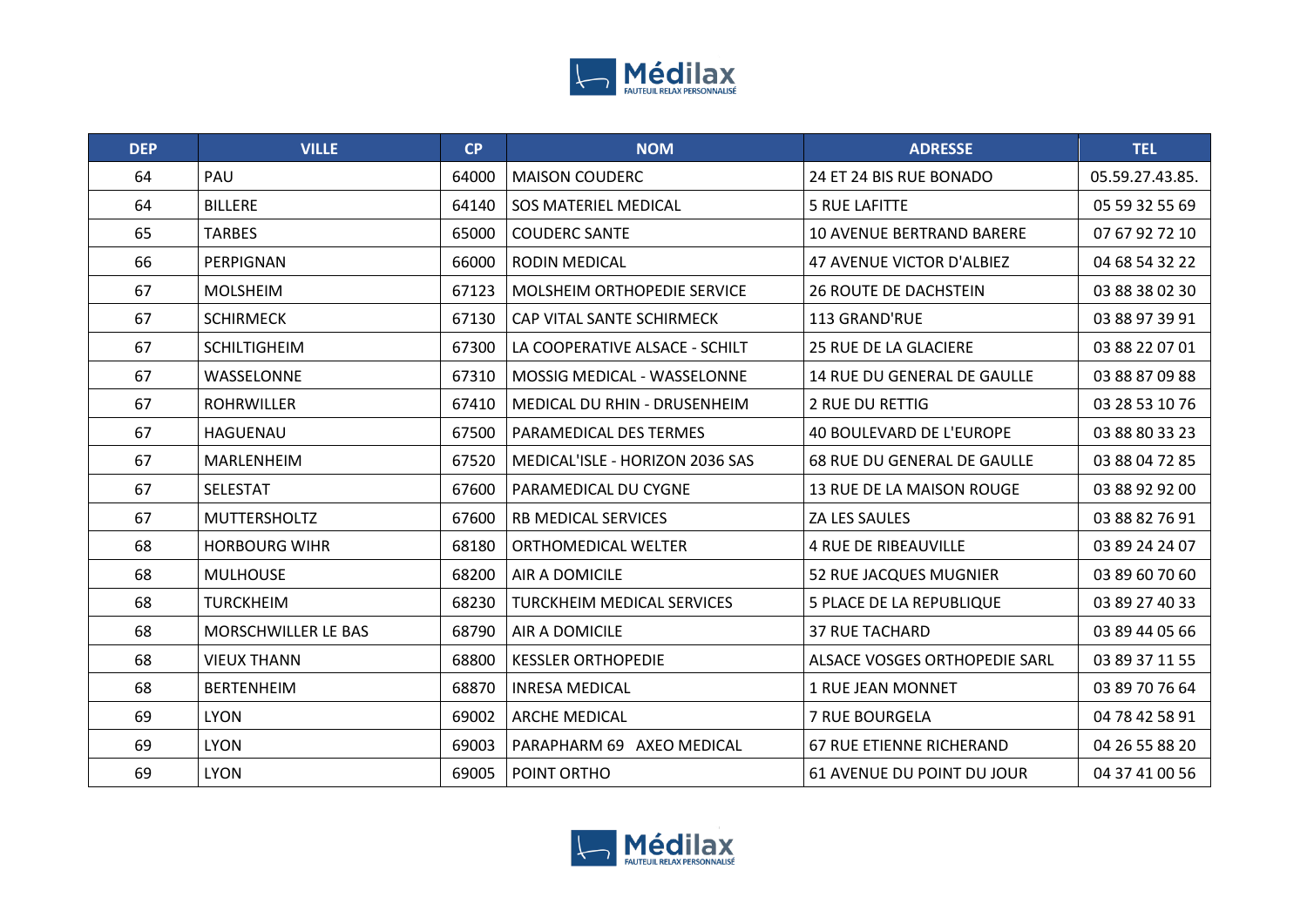

| <b>DEP</b> | <b>VILLE</b>             | <b>CP</b> | <b>NOM</b>                                    | <b>ADRESSE</b>                  | <b>TEL</b>     |
|------------|--------------------------|-----------|-----------------------------------------------|---------------------------------|----------------|
| 69         | <b>LYON</b>              | 69007     | <b>MEDINOV</b>                                | <b>99 RUE DE GERLAND</b>        | 04 37 28 08 14 |
| 69         | VILLEURBANNE             | 69100     | <b>AROS MEDICAL</b>                           | 68 AVENUE DU GENERAL LECLERC    | 04 72 68 01 57 |
| 69         | VILLEURBANNE             | 69100     | <b>J2M MEDICAL</b>                            | 71 RUE FRANCIS DE PRESSENSE     | 06 24 90 36 70 |
| 69         | <b>CRAPONNE</b>          | 69290     | PHARMACIE DU VILLAGE - CRAPONN                | 15 PLACE CHARLES DE GAULLE      | 04 78 57 01 69 |
| 69         | ANSE                     | 69480     | LA MAISON DU MEDICAL                          | ZAC VIADOREE                    | 04 74 68 94 38 |
| 69         | LE BOIS D'OINGT          | 69620     | <b>VAL D'OINGT MEDICAL</b>                    | <b>40 RUE DES TOURIERES</b>     | 04 74 72 24 11 |
| 69         | <b>SAINT PRIEST</b>      | 69800     | ST PRIEST MEDICAL                             | C CAL MENIVAL                   | 04 72 23 03 03 |
| 70         | <b>VESOUL</b>            | 70000     | <b>BIEN ETRE MEDICAL</b>                      | <b>14 RUE ANDRE MAGINOT</b>     | 03 84 76 02 02 |
| 70         | <b>VESOUL</b>            | 70000     | <b>MEDI SERVICE - VESOUL</b>                  | 28 RUE RAYMOND & LUCIE AUBRAC   | 03 84 75 22 25 |
| 70         | <b>GRAY</b>              | 70100     | <b>VANNET DELACROIX - GRAY</b>                | <b>RUE BERTHELOT</b>            | 03 84 65 00 97 |
| 70         | LUXEUIL LES BAINS        | 70300     | LUXMEDICAL                                    | 10 ALLEE A. MAROSELLI           | 03 84 40 45 09 |
| 70         | <b>CORBENAY</b>          | 70320     | SIMON MEDICAL - CORBENAY                      | <b>AVENUE ALBERT THOMAS BP7</b> | 03 84 49 47 30 |
| 71         | <b>MACON</b>             | 71000     | <b>BASTIDE LE CONFORT MEDICAL</b>             | 117 RTE DE LYON                 | 03 85 20 99 11 |
| 71         | <b>CHALON SUR SAONE</b>  | 71100     | <b>SANTE SERVICES 71</b>                      | <b>MATERIEL MEDICAL</b>         | 03 85 42 71 10 |
| 71         | <b>CHALON SUR SAONE</b>  | 71100     | <b>SANTE SERVICES 71</b>                      | <b>115 AVENUE BOUCICAUT</b>     | 03 85 48 28 00 |
| 71         | LE CREUSOT               | 71200     | <b>SANTE SERVICE 71</b>                       | <b>AVENUE DE L'EUROPE</b>       | 03 85 78 53 95 |
| 71         | <b>AUTUN</b>             | 71400     | AUTUN PARAMEDICAL                             | 17 AVENUE CHARLES DE GAULLE     | 03 85 85 26 07 |
| 71         | SASSENAY                 | 71530     | <b>CHAT MEDICAL</b>                           | <b>10 CHEMIN DES SERVES</b>     | 07 80 06 39 63 |
| 71         | PARAY LE MONIAL          | 71600     | <b>ELM SANTE</b>                              | ZA DES CHARMES                  | 03 85 81 64 15 |
| 71         | <b>VARENNES SOUS DUN</b> | 71800     | <b>ELM SANTE</b>                              | LE MOAL FREDERIC                | 03 85 24 31 87 |
| 72         | LE MANS                  | 72000     | <b>ATALANTE DIFFUSION</b>                     | 58-60 AV DE LA LIBERATION       | 02 43 87 00 32 |
| 73         | AIX LES BAINS            | 73100     | SAV MEDSER SAVOIE MEDICALE<br><b>SERVICES</b> | 9 AVENUE DU GRAND PORT          | 04 79 35 20 47 |
| 73         | <b>ALBERTVILLE</b>       | 73200     | <b>ARLY ORTHOPEDIE</b>                        | <b>30 AVENUE DE TARENTAISE</b>  | 04 79 38 07 53 |

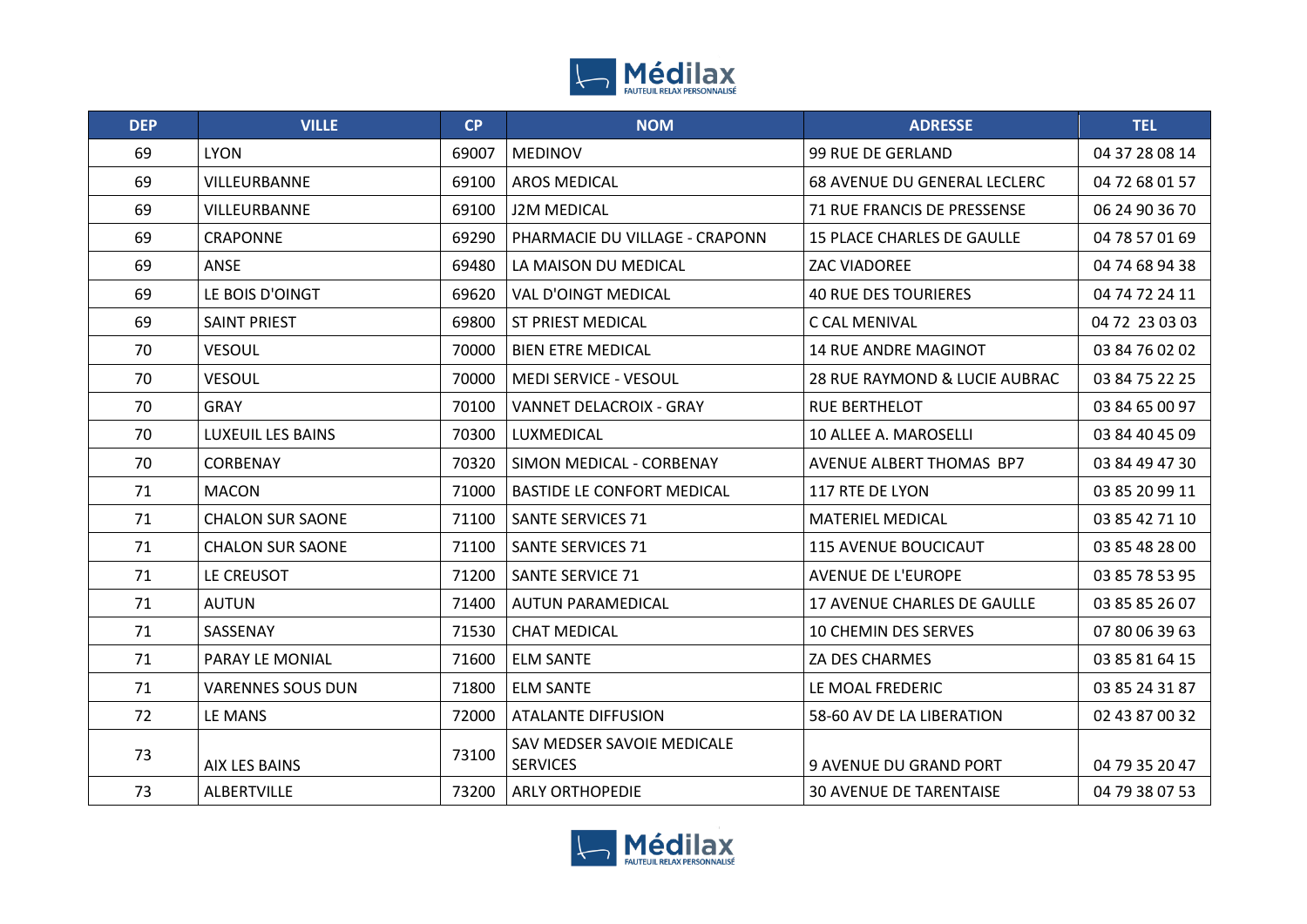

| <b>DEP</b> | <b>VILLE</b>               | <b>CP</b> | <b>NOM</b>                          | <b>ADRESSE</b>                                      | <b>TEL</b>     |
|------------|----------------------------|-----------|-------------------------------------|-----------------------------------------------------|----------------|
| 73         | <b>ST GENIX SUR GUIERS</b> | 73240     | <b>MEDILAC SANTE</b>                | 221, ZA DU CONTIN                                   | 06 79 10 10 88 |
| 74         | SALLANCHES                 | 74700     | <b>MONT BLANC MEDICAL</b>           | 75 RUE DE VERDUN                                    | 04 50 47 51 54 |
| 75         | <b>PARIS</b>               | 75009     | LA BOUTIQUE DU DOS                  | 18/20 RUE DE MAUBEUGE                               | 01 42 80 43 28 |
| 75         | <b>PARIS</b>               | 75015     | <b>BITINA</b>                       | 70 RUE DE CAMBRONNE                                 | 01 80 50 76 87 |
| 76         | SAINT MARTIN DU VIVIER     | 76160     | <b>ASTEN SANTE</b>                  | 181 RUE DELAMARE DEBOUTEVILLE                       | 02 35 12 01 00 |
| 76         | <b>FERRIERES EN BRAYE</b>  | 76220     | <b>SUN MEDICAL</b>                  | <b>26 TER ROUTE NEUVE</b>                           | 02 35 90 01 54 |
| 76         | <b>CAUDEBEC LES ELBEUF</b> | 76320     | PASQUIER - CAUDEBEC LES ELBEUF      | <b>RUE JULES FERRY</b>                              | 02 35 77 05 73 |
| 76         | PISSY POVILLE              | 76360     | <b>BASTIDE - PISSY POVILLE</b>      | POLE COLLECTIVITE ROUEN PC06                        | 02 35 07 79 38 |
| 76         | <b>AUMALE</b>              | 76390     | <b>VIAMED</b>                       | <b>8 RUE SAINT LAZARE</b>                           | 02 76 11 87 59 |
| 76         | ST ROMAIN DE COLBOSC       | 76430     | <b>MEDICORTO</b>                    | <b>32 PLACE THEODULE BENOIST</b>                    | 02 35 55 97 41 |
| 76         | <b>TOTES</b>               | 76890     | <b>DISTRICLUB MEDICAL 76</b>        | 38 RUE GUY DE MAUPASSANT                            | 02 35 32 04 04 |
| 77         | MONTEREAU FAULT YONNE      | 77130     | MONTEREAU MOBILIER SARL             | LA VITRINE DU PARTICULIER                           | 01 64 32 02 15 |
| 78         | VERSAILLES                 | 78000     | UNIVERS ORTHO                       | <b>VERSAILLES ORTHOPEDIE</b>                        | 01 39 50 18 53 |
| 78         | <b>MANTES LA JOLIE</b>     | 78200     | <b>IDF MEDICAL 78</b>               | 14 pl. de l'Etape                                   | 01 34 97 65 29 |
| 78         | LE PECQ                    | 78230     | <b>BASTIDE - LE PECQ</b>            | 10-14, AVENUE DU GÉNÉRAL LECLERC                    | 01 30 78 00 00 |
| 78         | <b>FLINS SUR SEINE</b>     | 78410     | <b>ADMS</b>                         | 279 RUE CHARLES DE GAULLE                           | 01 30 90 36 36 |
| 78         | <b>BUC</b>                 | 78530     | SONATINE PROXIMED                   | <b>184 RUE TABUTEAU</b>                             | 01 39 56 16 16 |
| 79         | <b>NUEIL LES AUBIERS</b>   | 79250     | <b>V.MOBILI - NUEIL LES AUBIERS</b> | <b>39 RUE DE L'ARCEAU</b>                           | 05 49 65 02 86 |
| 79         | <b>CHICHE</b>              | 79350     | <b>GUINEFOLLEAU - CHICHE</b>        | PLATI-MOUSSE                                        | 05 49 72 40 42 |
| 80         | LONGUEAU                   | 80332     | CAP VITAL LONGUEAU                  | <b>18 RUE LAURENT LAVOISIER</b>                     | 03 22 46 94 10 |
| 80         | PONT DE METZ               | 80480     | CAP VITAL SANTE AMIENS              | 104 RTE DE ROUEN                                    | 03 22 89 00 89 |
| 81         | ALBI                       | 81000     | MEDICAL'ISLE                        | 156 AVENUE MARECHAL DE LATTRE<br><b>DE TASSIGNY</b> | 05 63 53 12 68 |
| 81         | <b>ALBI</b>                | 81000     | <b>BASTIDE - ALBI</b>               | 164 RUE DU VERBIAL                                  | 05 63 52 38 92 |

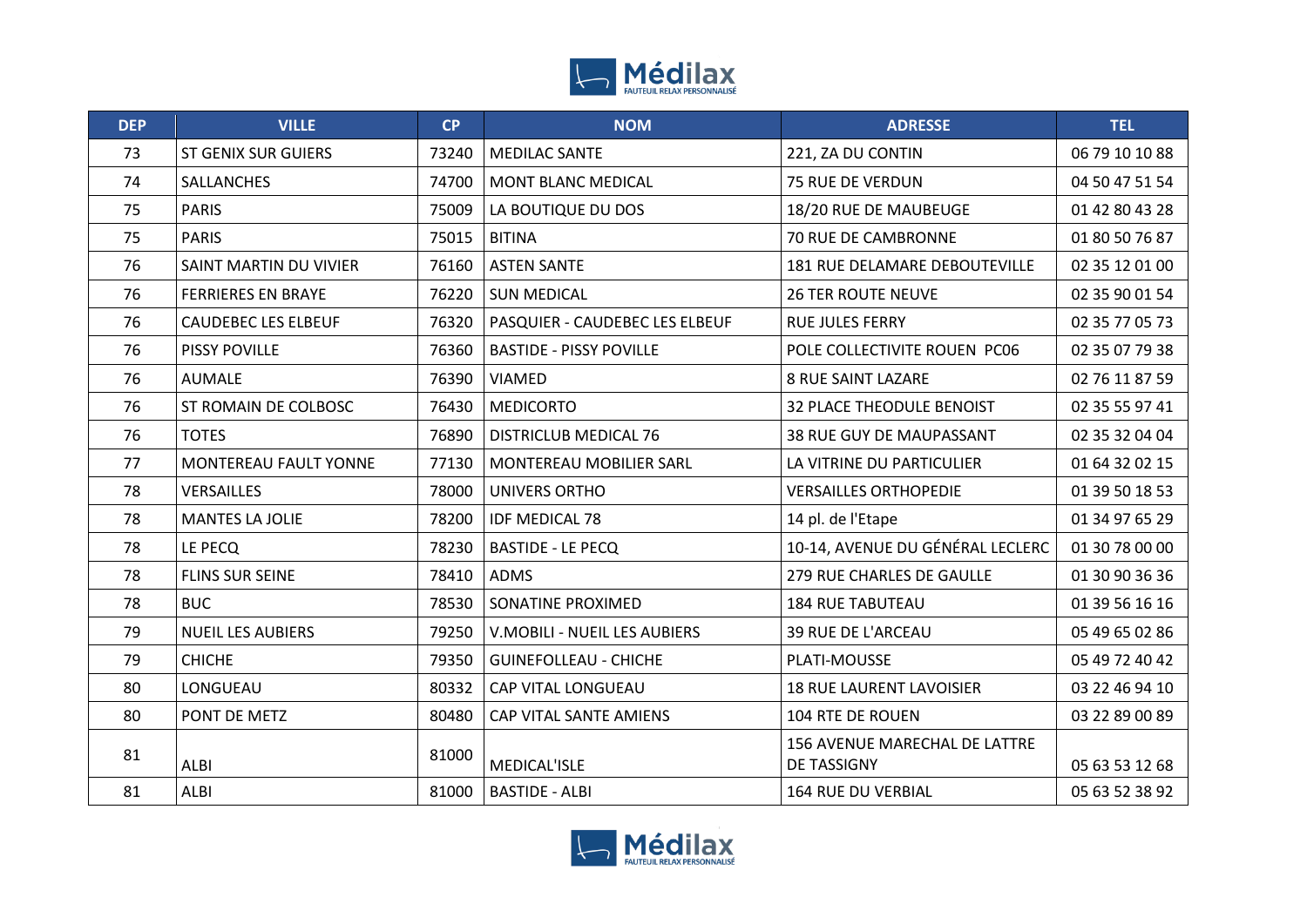

| <b>DEP</b> | <b>VILLE</b>             | <b>CP</b> | <b>NOM</b>                        | <b>ADRESSE</b>                                | <b>TEL</b>     |
|------------|--------------------------|-----------|-----------------------------------|-----------------------------------------------|----------------|
| 81         | <b>CASTRES</b>           | 81100     | <b>BASTIDE LE CONFORT MEDICAL</b> | 3 RUE CHARLES COULOMB                         | 05 63 72 22 31 |
| 81         | <b>MAZAMET</b>           | 81200     | <b>MAZAMET MEDICAL</b>            | LA MOLIERE RN112                              | 05 63 61 02 03 |
| 81         | <b>GAILLAC</b>           | 81600     | PRESTASANTE                       | <b>92 AVENUE SAINT EXUPERY</b>                | 05 63 41 41 41 |
| 82         | <b>MONTAUBAN</b>         | 82000     | MEDICAL LAFAYETTE - MONTAUBAN     | 14 ALLÉE DE L'EMPEREUR                        | 09 84 02 15 71 |
| 83         | <b>DRAGUIGNAN</b>        | 83300     | MEDICAL'ISLE                      | 489 BOULEVARD JEAN MERMOZ                     | 04 94 39 57 88 |
| 83         | <b>SAINT RAPHAEL</b>     | 83700     | <b>BASTIDE LE CONFORT MEDICAL</b> | <b>87 AVENUE ARCHIMEDE</b>                    | 04 94 40 40 91 |
| 84         | ORANGE                   | 84100     | <b>BASTIDE LE CONFORT MEDICAL</b> | <b>54 RUE D'ITALIE</b>                        | 04 32 80 98 44 |
| 84         | <b>MONTEUX</b>           | 84170     | MEDICAL'ISLE                      | <b>18 BOULEVARD BELLE CROIX</b>               | 04 90 92 26 23 |
| 84         | CAVAILLON                | 84300     | MEDICAL'ISLE                      | 526 AVENUE PROSPER MÉRIMÉE                    | 04 90 72 82 56 |
| 84         | MORIERE LES AVIGNON      | 84310     | MEDICAL'ISLE - MORIERES LES AV    | <b>71 AVENUE CHARLES DE GAULLE</b>            | 04 90 83 13 56 |
| 84         | <b>APT</b>               | 84400     | <b>MEDICAL'ISLE</b>               | 669 AVENUE VICTOR HUGO - ESPACE<br><b>APT</b> | 04 90 06 27 86 |
| 84         | <b>MAUBEC</b>            | 84660     | MEDICAL'ISLE                      | <b>220 ROUTE DES CAVES</b>                    | 04 90 71 10 70 |
| 84         | <b>MAUBEC</b>            | 84660     | MEDICAL'ISLE                      | <b>220 ROUTE DES CAVES</b>                    | 04 90 71 10 70 |
| 84         | <b>L'ISLE SUR SORGUE</b> | 84800     | <b>MEDICAL'ISLE</b>               | <b>53 ROUTE DE CARPENTRAS</b>                 | 06 70 95 07 98 |
| 85         | ST JEAN DE MONTS CEDEX   | 85160     | ST JEAN AMEUBLEMENT - ST JEAN     | THIBAUD -                                     | 02 51 58 17 34 |
| 85         | <b>CHATEAU D'OLONNES</b> | 85180     | <b>AXILIB</b>                     | <b>45 RUE DES FRERES MICHELIN</b>             | 06 46 08 47 73 |
| 85         | <b>MONTAIGU</b>          | 85600     | MEDICAL'ISLE                      | <b>45 RUE GEORGES CLEMENCEAU</b>              | 02 51 48 96 46 |
| 86         | CHATELLERAULT            | 86100     | <b>ORTHOPEDIE DU VERGER</b>       | 21 BOULEVARD VICTOR HUGO                      | 05 49 21 29 24 |
| 88         | <b>EPINAL</b>            | 88000     | <b>ENTEDOM</b>                    | <b>13 AVENUE PIERRE BLANCK</b>                | 03 29 30 30 31 |
| 88         | <b>GERARDMER</b>         | 88400     | MEDICAL TILLEUL SANTE - GERAR     | <b>27 BOULEVARD KEISCH</b>                    | 03 29 27 26 40 |
| 89         | <b>AUXERRE</b>           | 89000     | <b>ORTHO MEDICA - AUXERRE</b>     | <b>CENTRE COMMERCIAL INTERMARCHE</b>          | 03 86 46 98 46 |
| <b>DEP</b> | <b>VILLE</b>             | <b>CP</b> | <b>NOM</b>                        | <b>ADRESSE</b>                                | <b>TEL</b>     |